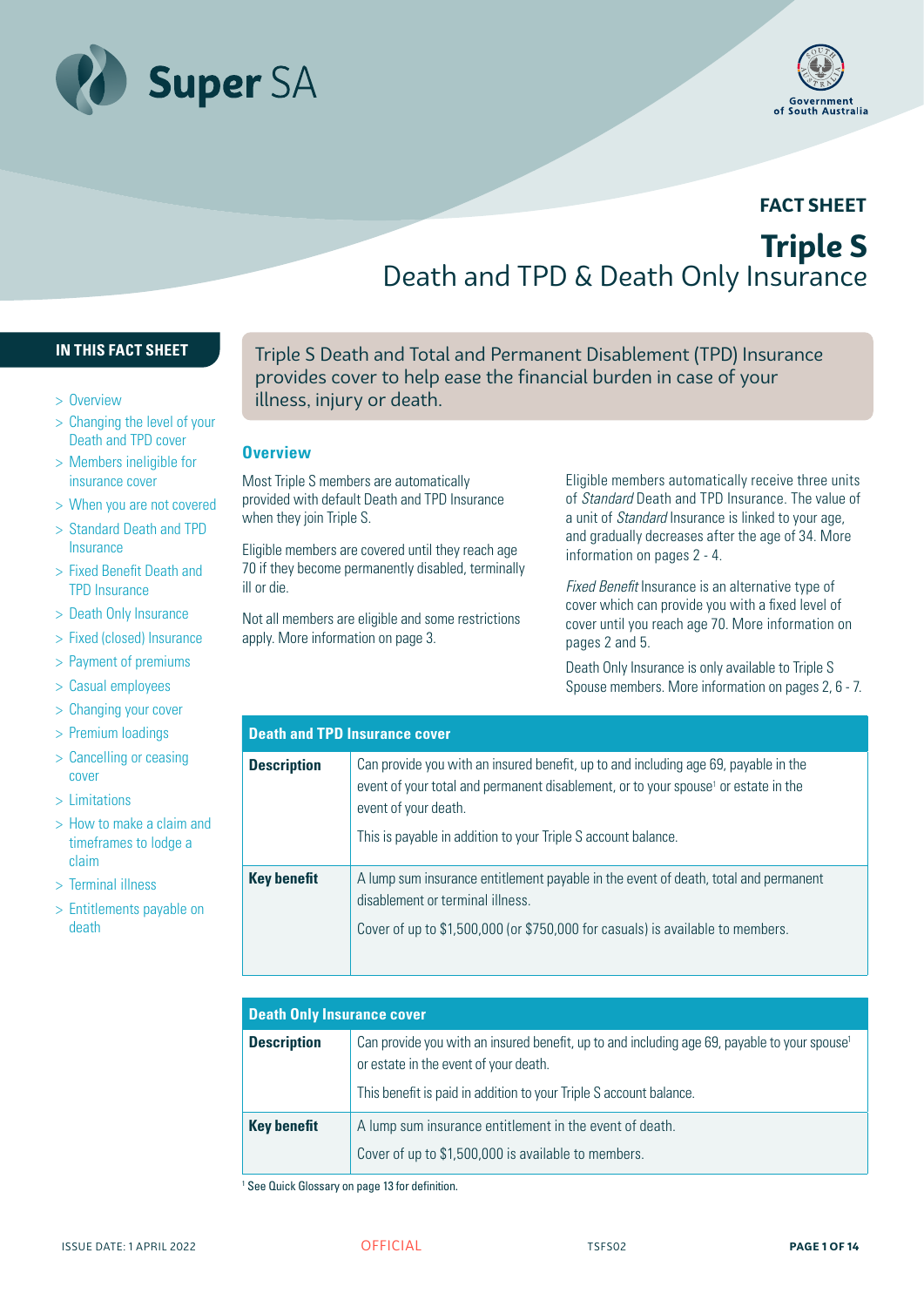- > Overview
- > Changing the level of your Death and TPD cover
- > Members ineligible for insurance cover
- > When you are not covered
- > Standard Death and TPD Insurance
- > Fixed Benefit Death and TPD Insurance
- > Death Only Insurance
- > Fixed (closed) Insurance
- > Payment of premiums
- > Casual employees
- > Changing your cover
- > Premium loadings
- > Cancelling or ceasing cover
- > Limitations
- > How to make a claim and timeframes to lodge a claim
- > Terminal illness
- > Entitlements payable on death

1 Members of Triple S who are employed as SA Police Officers, SA Ambulance Operational staff and SA Ambulance staff who transferred into Triple S from the SA Ambulance Service Superannuation Scheme as a contributory member before age 60, automatically receive six units and cannot decrease or cancel these units until age 65. More details on page 4.

2 Some exceptions apply. See page 3 for information.

#### *Standard* **Death and TPD Insurance Cover**

Most members automatically receive three units of Standard Death and TPD Insurance<sup>1</sup>. The value of each unit is determined by your age. These default units of *Standard* Insurance cover cost \$0.75 each per week (ie a total of \$2.25 per week). More details on pages 3-4.

#### *Fixed Benefit* **Death and TPD Insurance**

*Fixed Benefit* Insurance has a value of \$10,000 per unit which does not reduce as you age. It provides you with a fixed level of cover until you reach age 70.

Once you fix your level of cover it remains the same until you advise us that you want to change it or you reach age 70 when Death and TPD Insurance ceases for all members. The premium for *Fixed Benefit* Insurance will generally increase each year in line with your birthday. More details on page 5.

#### **Changing the level of your Death and TPD Insurance cover**

Most members can choose to increase, decrease or cancel their Death and TPD Insurance<sup>1</sup>.

If you want to increase your cover you can apply to purchase additional units of *Standard* or *Fixed Benefit*  Death and TPD Insurance and will be required to provide health and medical information (limitations may apply on the additional units).

You can choose to transfer your existing level of *Standard* cover to *Fixed Benefit* at a value that is as close to but does not exceed your current level of *Standard* cover, without having to provide medical information. In this case, any existing limitations will continue to apply but new limitations will not be applied. However, if you want an additional level of cover, you will be asked to provide health and medical information as part of your application.

You can only hold one type of Death and TPD insurance in Triple S at any time, ie *Standard* OR *Fixed Benefit* OR *Fixed (closed)*.

#### **Death Only Insurance**

Death Only Insurance is only available to Triple S Spouse members<sup>2</sup>. Spouse members need to apply for Death Only Insurance cover.

The value of each *Standard* Death Only unit is based on your age and costs \$0.50 per unit per week.

Death Only Insurance is also available as *Fixed Benefit* Insurance where each unit has a fixed value of \$10,000 that doesn't reduce with age. The cost of units is based on your current age. Details on pages 6-7.

| <b>Scenario</b>                                                                                                                                                     | <b>Cover provided to</b><br>eligible members on<br>joining Triple S |
|---------------------------------------------------------------------------------------------------------------------------------------------------------------------|---------------------------------------------------------------------|
| <b>Full-time + Part-time employees</b>                                                                                                                              | 3 Standard units                                                    |
| <b>Casual employees</b>                                                                                                                                             | 3 Standard units                                                    |
| Police and SA Ambulance members <sup>1</sup>                                                                                                                        | 6 Standard units                                                    |
| Lump Sum, Pension and Police Pension Scheme members who are also<br>members of Triple S                                                                             | Nil (but can apply for<br>Death and TPD Insurance)                  |
| <b>Triple S Spouse members</b>                                                                                                                                      | Nil (but can apply for<br>Death Only Insurance)                     |
| <b>Members aged 70 and over</b>                                                                                                                                     | Nil                                                                 |
| A person who is employed for a specific period and are remunerated by a<br>fee, allowance or commission (eg members of boards and committees,<br>sessional members) | Nil                                                                 |
| A member who has previously received a terminal illness benefit from<br>Triple S or another SA Government super scheme.                                             | <b>Nil</b>                                                          |
| A member who has previously received an invalidity benefit from another<br><b>SA Government scheme.</b>                                                             | 3 Death Only Standard<br>units                                      |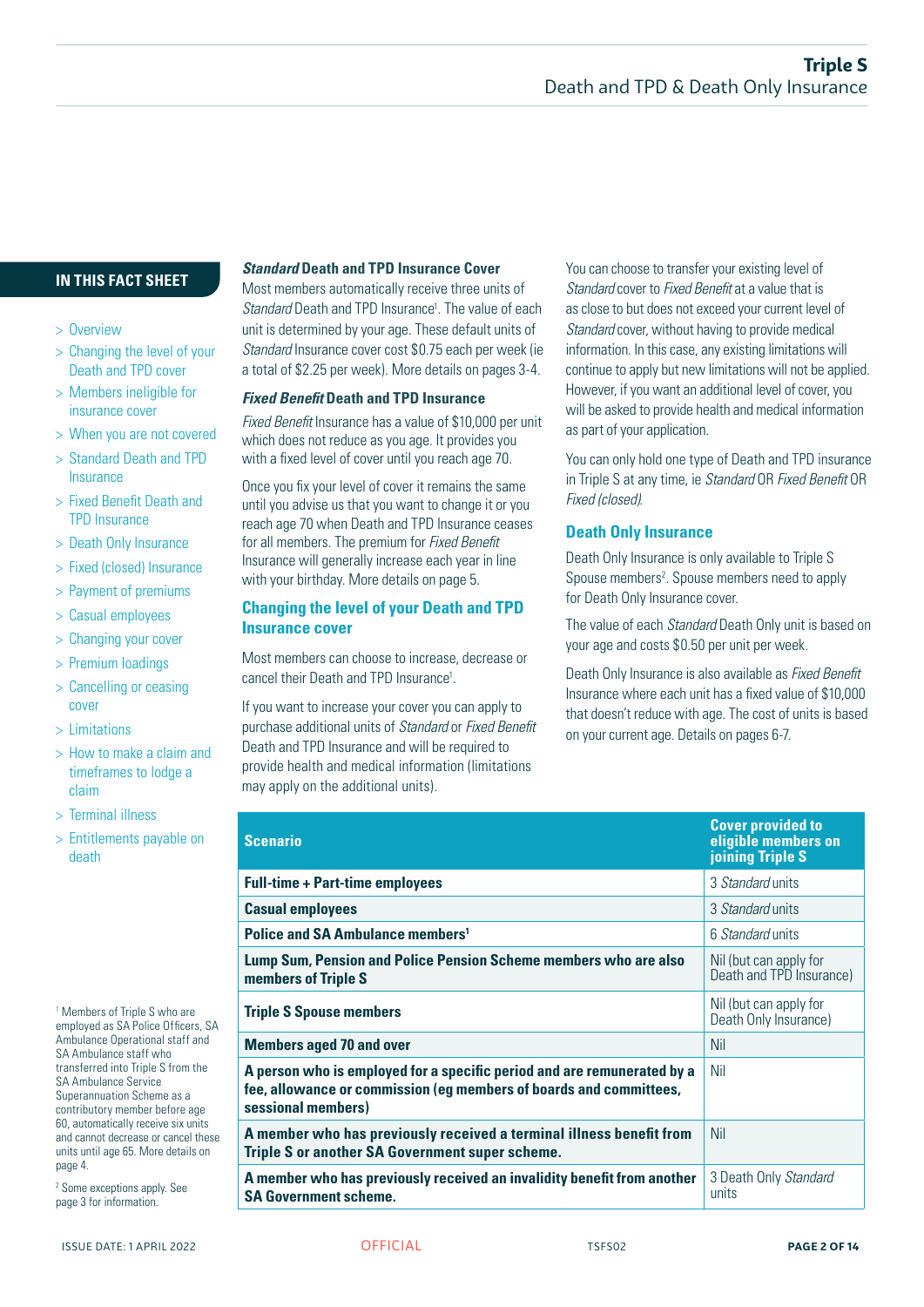- > Overview
- > Changing the level of your Death and TPD cover
- > Members ineligible for insurance cover
- > When you are not covered
- > Standard Death and TPD Insurance
- > Fixed Benefit Death and TPD Insurance
- > Death Only Insurance
- > Fixed (closed) Insurance
- > Payment of premiums
- > Casual employees
- > Changing your cover
- > Premium loadings
- > Cancelling or ceasing cover
- > Limitations
- > How to make a claim and timeframes to lodge a claim
- > Terminal illness
- > Entitlements payable on death

# **IN THIS FACT SHEET When you are not covered**

Death and TPD Insurance cover ceases when you terminate employment with the SA public sector.

## **Members ineligible for any insurance cover**

Triple S members not eligible for insurance (including additional insurance) include:

- Members aged 70 and over
- Non-active or preserved Triple S members
- SA public sector employees who are employed for a specified period and are remunerated by a fee, allowance or commission (eg members of boards and committees, sessional members).
- Members who have previously received a terminal illness insurance benefit from another state government super scheme.

If a member previously received invalidity insurance benefits (or benefits of a similar kind) from Triple S or another SA Government super scheme and they recommence SA Government employment, they are entitled to Death Only Insurance cover only. However, the Death Only Insurance is not payable if the cause of death is connected to the condition for which the previous invalidity benefit was paid. Members in this category similarly cannot apply for additional Death Insurance and are also ineligible for IP Insurance cover.

#### **Members ineligible for** *default* **cover who can apply for cover**

Lump Sum, Pension and Police Pension Scheme members who are also members of Triple S. do not automatically receive units of *Standard* Insurance cover. However, these members can apply for insurance through Triple S in addition to the insurance provided through their current super scheme if they are making salary sacrifice contributions to Triple S.

Triple S Spouse members are not automatically provided with insurance cover on joining but can apply for Death Only Insurance. See information on Death Only Insurance on pages 6-7.

Spouse members are only eligible for Death Only cover. For spouse members, any Death Only cover ceases when the Triple S member ceases to be a member (ie withdraws their Triple S balance) or when the spouse member is no longer the spouse of the Triple S member (ie has divorced or permanently separated from the Triple S member).

However, you are not eligible to claim a Triple S Death and TPD Insurance entitlement for a medical condition that existed at the time you joined Triple S until you have been working in the SA public sector for six months. Once you have completed six months of active work, you will be covered for all medical conditions on the default units of cover you received on joining, including pre-existing medical conditions. Conditions may apply to any additional units.

Death insurance is not payable where a claim arises from suicide within the first 12 months after the commencement or increase in the level of cover.

Former contributors of the Lump Sum Scheme and Pension Scheme who became Triple S members without ceasing employment, will not be covered for any medical condition on their Total and Permanent Disablement Insurance, including terminal illness, for 24 months from the date their Triple S membership commenced.

## **Insurance Restrictions**

For details of some of the situations where members are not eligible for insurance cover or where cover ceases. See the *Triple S Insurance Restrictions* fact sheet.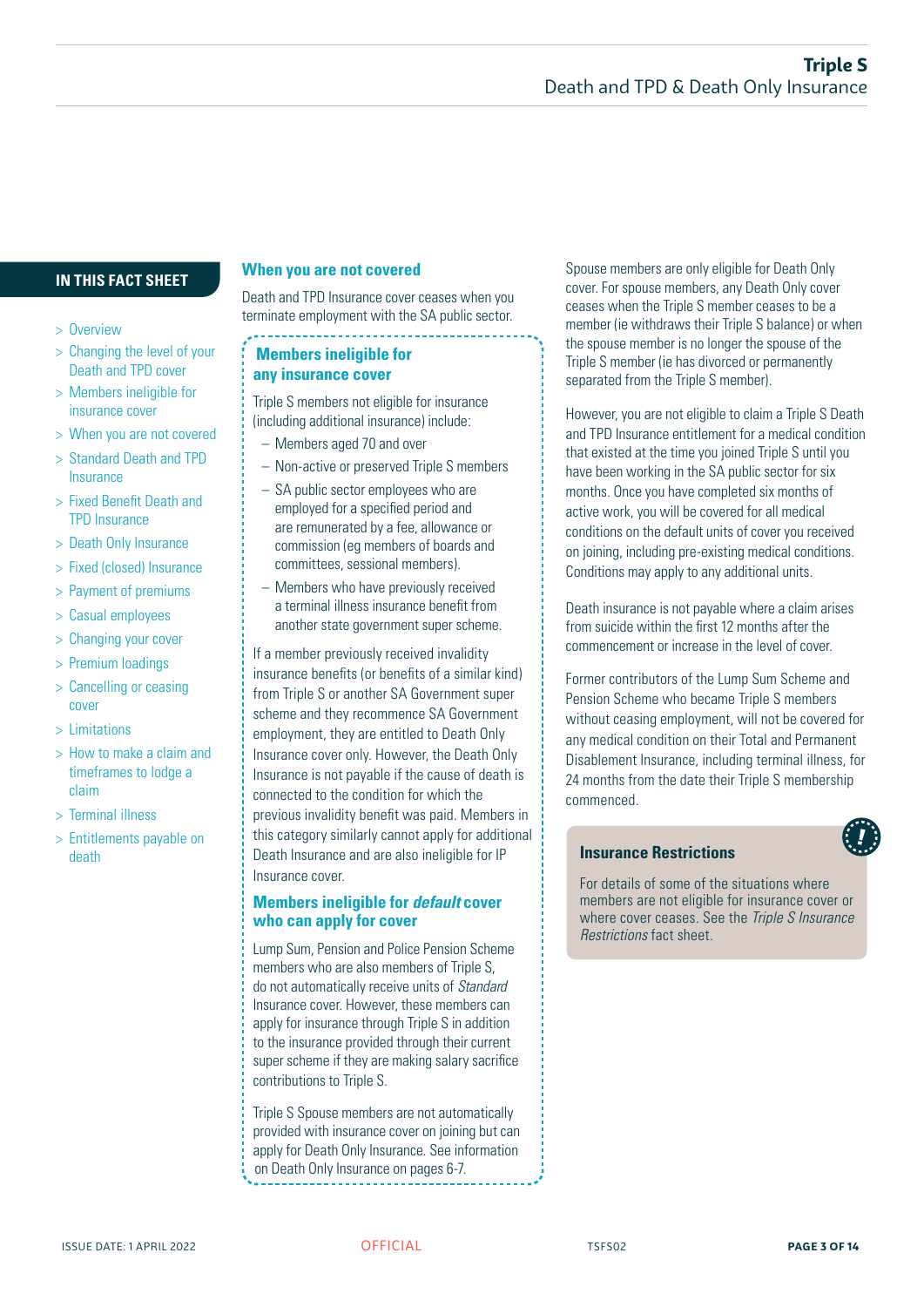- > Overview
- > Changing the level of your Death and TPD cover
- > Members ineligible for insurance cover
- > When you are not covered
- > Standard Death and TPD Insurance
- > Fixed Benefit Death and TPD Insurance
- > Death Only Insurance
- > Fixed (closed) Insurance
- > Payment of premiums
- > Casual employees
- > Changing your cover
- > Premium loadings
- > Cancelling or ceasing cover
- > Limitations
- > How to make a claim and timeframes to lodge a claim
- > Terminal illness
- > Entitlements payable on death

### *Standard* **Death and TPD Insurance**

The value of *Standard* Death and TPD cover is shown below.

|                                    | <b>Standard Death and</b><br><b>TPD Insurance</b> |                             | <b>Standard Death and</b><br><b>TPD Insurance</b> |
|------------------------------------|---------------------------------------------------|-----------------------------|---------------------------------------------------|
| <b>Age last</b><br><b>birthday</b> | <b>Unit value</b><br>(S)                          | <b>Age last</b><br>birthday | <b>Unit value</b><br>(S)                          |
| 16                                 | 75,000                                            | 43                          | 48,000                                            |
| 17                                 | 75,000                                            | 44                          | 45,000                                            |
| 18                                 | 75,000                                            | 45                          | 42,000                                            |
| 19                                 | 75,000                                            | 46                          | 39,000                                            |
| 20                                 | 75,000                                            | 47                          | 36,000                                            |
| 21                                 | 75,000                                            | 48                          | 33,000                                            |
| 22                                 | 75,000                                            | 49                          | 30,000                                            |
| 23                                 | 75,000                                            | 50                          | 27,000                                            |
| 24                                 | 75,000                                            | 51                          | 24,000                                            |
| 25                                 | 75,000                                            | 52                          | 22,000                                            |
| 26                                 | 75,000                                            | 53                          | 20,000                                            |
| 27                                 | 75,000                                            | 54                          | 18,000                                            |
| 28                                 | 75,000                                            | 55                          | 16,000                                            |
| 29                                 | 75,000                                            | 56                          | 14,000                                            |
| 30                                 | 75,000                                            | 57                          | 12,500                                            |
| 31                                 | 75,000                                            | 58                          | 11,000                                            |
| 32                                 | 75,000                                            | 59                          | 10,000                                            |
| 33                                 | 75,000                                            | 60                          | 9,000                                             |
| 34                                 | 75,000                                            | 61                          | 8,000                                             |
| 35                                 | 72,000                                            | 62                          | 7,000                                             |
| 36                                 | 69,000                                            | 63                          | 6,000                                             |
| 37                                 | 66,000                                            | 64                          | 5,000                                             |
| 38                                 | 63,000                                            | 65                          | 5,000                                             |
| 39                                 | 60,000                                            | 66                          | 5,000                                             |
| 40                                 | 57,000                                            | 67                          | 5,000                                             |
| 41                                 | 54,000                                            | 68                          | 5,000                                             |
| 42                                 | 51,000                                            | 69                          | 5,000                                             |
|                                    |                                                   | $70+$                       | not offered                                       |

The value of a unit of *Standard* Insurance is linked to your age. Once you reach age 35, the value of a *Standard* unit gradually decreases each year. For example, if you are aged 34, one unit is worth \$75,000, but at age 45, one *Standard* unit is worth \$42,000.

Most Triple S members receive three units by default. For a 25 year old the value of this cover is \$225,000 (ie 3 x \$75,000). However, for a 60 year old this is \$27,000 (ie 3 x \$9,000).

Your premiums, however, stay the same as the cover reduces.

### **Cost of** *Standard* **Death and TPD Insurance**

| <b>Standard Death and TPD weekly premium</b> |                                                                                                                           |                           |  |  |
|----------------------------------------------|---------------------------------------------------------------------------------------------------------------------------|---------------------------|--|--|
| <b>First 3 units</b>                         |                                                                                                                           | \$0.75 per week each unit |  |  |
| 4th and subsequent<br>units                  |                                                                                                                           | \$1 per week each unit    |  |  |
| <b>Example</b>                               |                                                                                                                           | Cost                      |  |  |
| <b>Sally has</b><br>3 units of cover         | 3 units of Standard Death and<br>TPD Insurance costs Sally \$2.25<br>per week (ie 3 x \$0.75)                             |                           |  |  |
| <b>Mark has</b><br><b>4 units of cover</b>   | 4 units of Standard Death and<br>TPD Insurance costs Mark \$3.25<br>per week<br>(ie $3 \times $0.75 + 1 \times $1.00$ )   |                           |  |  |
| Aliya has<br>10 units of<br>cover            | 10 units of Standard Death and<br>TPD Insurance costs Aliya \$9.25<br>per week<br>(ie $3 \times $0.75 + 7 \times $1.00$ ) |                           |  |  |

# **SA AMBULANCE & POLICE**

Triple S Police and SA Ambulance members automatically receive six default units of Standard Death and TPD Insurance which cost \$0.75 per unit per week (ie 6 units x  $$0.75 = $4.50$  per week). Any additional units cost \$1 per unit per week.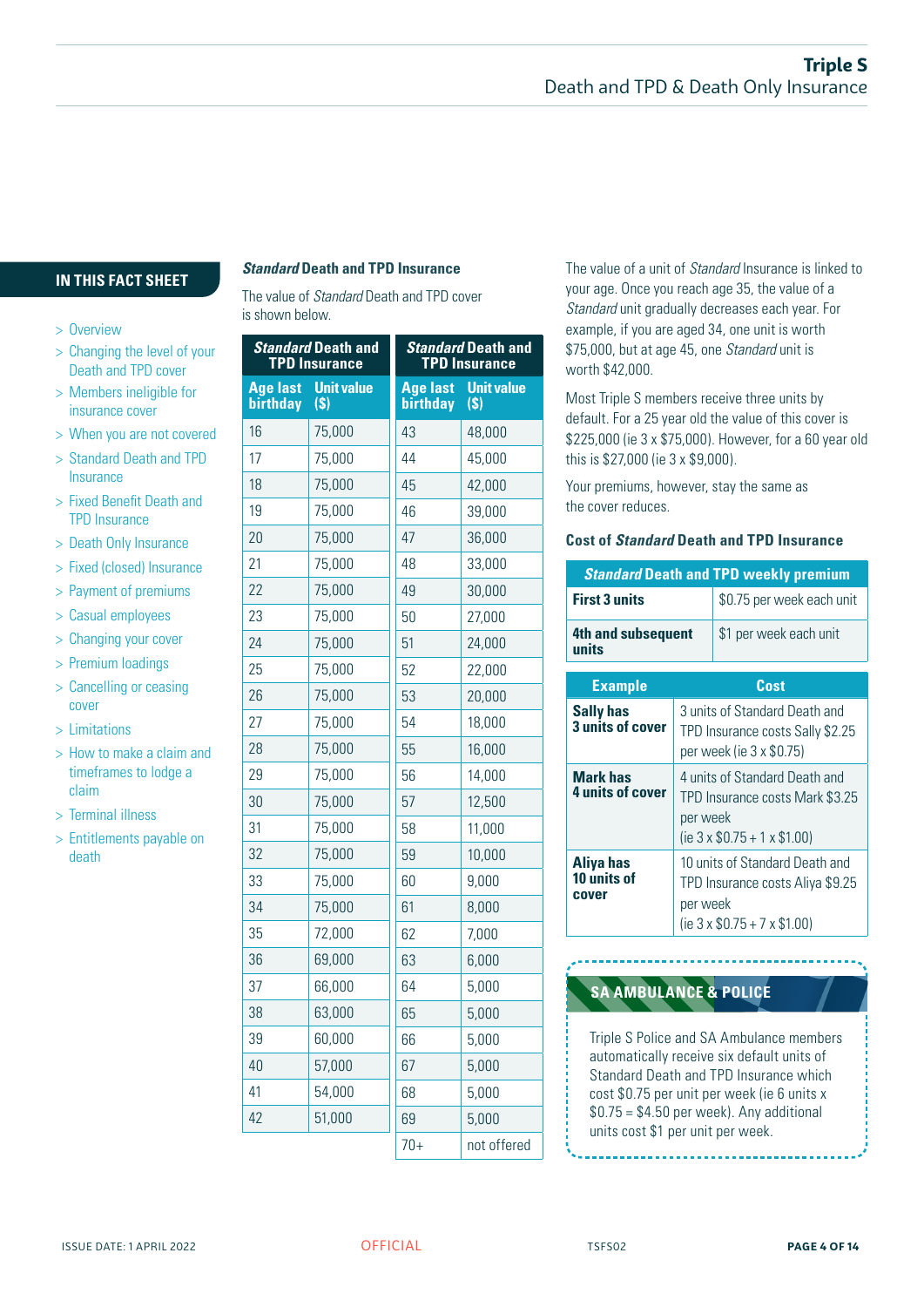- > Overview
- > Changing the level of your Death and TPD cover
- > Members ineligible for insurance cover
- > When you are not covered
- > Standard Death and TPD Insurance
- > Fixed Benefit Death and TPD Insurance
- > Death Only Insurance
- > Fixed (closed) Insurance
- > Payment of premiums
- > Casual employees
- > Changing your cover
- > Premium loadings
- > Cancelling or ceasing cover
- > Limitations
- > How to make a claim and timeframes to lodge a claim
- > Terminal illness
- > Entitlements payable on death

#### *Fixed Benefit* **Death and TPD Insurance**

*Fixed Benefit* Insurance can provide you with a level of cover that doesn't change as you age.

Once you fix your level of *Fixed Benefit* Insurance, your level of cover remains the same until you advise us that you want to change it or you reach age 70 when Death and TPD Insurance ceases for all members.

# **Cost of** *Fixed Benefit* **Death and TPD Insurance**

Each *Fixed Benefit* unit has a value of \$10,000, with the premiums based on your current age. The costs can be found in the table below. You can choose any number of *Fixed Benefit* Death and TPD units up to the value of \$1.5 million.

The premium paid for *Fixed Benefit* Insurance will increase each year (from age 35) after your birthday.

| <b>Fixed Benefit Death and TPD Insurance Premiums (\$10,000 per unit)</b> |                             |                             |                             |                             |                               |
|---------------------------------------------------------------------------|-----------------------------|-----------------------------|-----------------------------|-----------------------------|-------------------------------|
| <b>Age last</b><br>birthday                                               | <b>Weekly</b><br>premium(S) | <b>Age last</b><br>birthday | <b>Weekly</b><br>premium(S) | <b>Age last</b><br>birthday | <b>Weekly</b><br>premium (\$) |
| 34 and under                                                              | 0.13                        | 46                          | 0.26                        | 58                          | 0.91                          |
| 35                                                                        | 0.14                        | 47                          | 0.28                        | 59                          | 1.00                          |
| 36                                                                        | 0.14                        | 48                          | 0.30                        | 60                          | 1.11                          |
| 37                                                                        | 0.15                        | 49                          | 0.33                        | 61                          | 1.25                          |
| 38                                                                        | 0.16                        | 50                          | 0.37                        | 62                          | 1.43                          |
| 39                                                                        | 0.17                        | 51                          | 0.42                        | 63                          | 1.67                          |
| 40                                                                        | 0.18                        | 52                          | 0.45                        | 64                          | 2.00                          |
| 41                                                                        | 0.19                        | 53                          | 0.50                        | 65                          | 2.00                          |
| 42                                                                        | 0.20                        | 54                          | 0.56                        | 66                          | 2.00                          |
| 43                                                                        | 0.21                        | 55                          | 0.63                        | 67                          | 2.00                          |
| 44                                                                        | 0.22                        | 56                          | 0.71                        | 68                          | 2.00                          |
| 45                                                                        | 0.24                        | 57                          | 0.80                        | 69                          | 2.00                          |

### **Examples**

| <b>Event</b>                                                                                | <b>Calculation</b>                                                                     | <b>Weekly cost</b> |
|---------------------------------------------------------------------------------------------|----------------------------------------------------------------------------------------|--------------------|
| Isabella is aged 49 and purchases \$90,000<br>in cover                                      | 9 units @ \$10,000 cover<br>$= 9 \times $0.33$ per week                                | $$2.97$ per week   |
| <b>Isabella turns 50 and her level of cover</b><br>remains the same but the cost increases. | 9 units @ \$10,000 cover<br>Cost per unit is now \$0.37 per week<br>$= 9 \times $0.37$ | \$3.33 per week    |
| <b>Isabella turns 59 and her level of cover</b><br>remains the same but the cost increases. | 9 units @ \$10,000 cover<br>Cost per unit is now \$1.00 per week<br>$= 9 \times $1.00$ | \$9.00 per week    |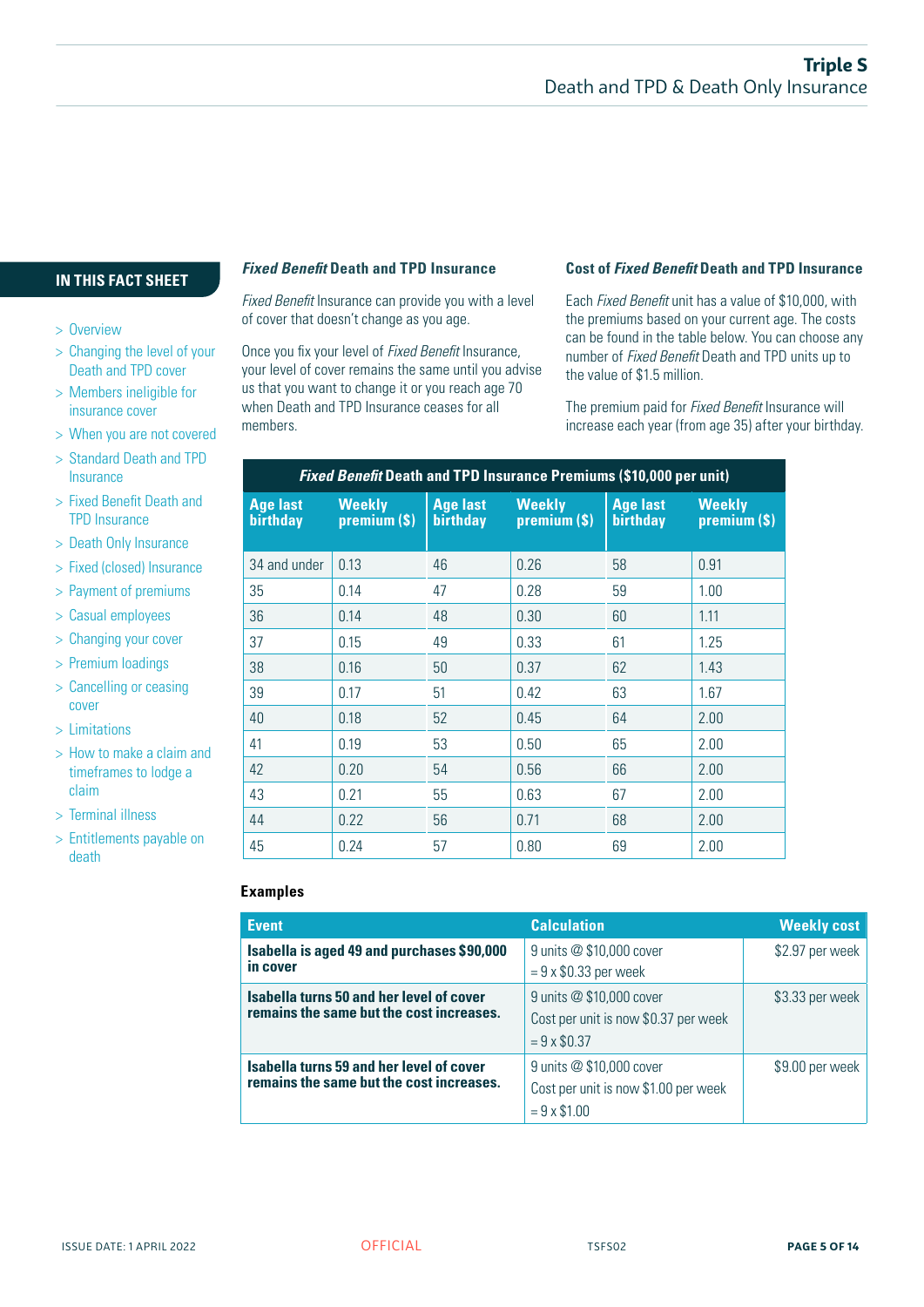- > Overview
- > Changing the level of your Death and TPD cover
- > Members ineligible for insurance cover
- > When you are not covered
- > Standard Death and TPD Insurance
- > Fixed Benefit Death and TPD Insurance
- > Death Only Insurance
- > Fixed (closed) Insurance
- > Payment of premiums
- > Casual employees
- > Changing your cover
- > Premium loadings
- > Cancelling or ceasing cover
- > Limitations
- > How to make a claim and timeframes to lodge a claim
- > Terminal illness
- > Entitlements payable on death

1 Refer to page 2 and 3 for information about other members who are provided with Death Only Insurance.

# **IN THIS FACT SHEET Death Only Insurance**

Death Only Insurance cover is only available to Triple S Spouse members<sup>1</sup>. There are two types of Death Only Insurance cover available: *Standard* and *Fixed Benefit* Insurance**.**

#### *Standard* **Death Only Insurance**

The value of a unit of *Standard* Death Only Insurance cover is based on your age. The value of each unit decreases with age but the premium remains the same. The value and cost of *Standard* Death Only units can be found in the table below.

#### **Cost of** *Standard* **Death Only Insurance**

*Standard* Death Only Insurance costs \$0.50 per unit per week, irrespective of how many units you have. Therefore two units of *Standard* Death Only Insurance will cost \$1.00 per week, four units will cost \$2.00 per week, and so forth.

| <b>Standard Death Only Insurance cover</b> |                          |                             |                                    |                          |                              |
|--------------------------------------------|--------------------------|-----------------------------|------------------------------------|--------------------------|------------------------------|
| <b>Age last</b><br>birthday                | <b>Unit value</b><br>(S) | <b>Weekly</b><br>premium(S) | <b>Age last</b><br><b>birthday</b> | <b>Unit value</b><br>(S) | <b>Weekly</b><br>premium (S) |
| 34 and under                               | 75,000                   | 0.50                        | 52                                 | 22,000                   | 0.50                         |
| 35                                         | 72,000                   | 0.50                        | 53                                 | 20,000                   | 0.50                         |
| 36                                         | 69,000                   | 0.50                        | 54                                 | 18,000                   | 0.50                         |
| 37                                         | 66,000                   | 0.50                        | 55                                 | 16,000                   | 0.50                         |
| 38                                         | 63,000                   | 0.50                        | 56                                 | 14,000                   | 0.50                         |
| 39                                         | 60,000                   | 0.50                        | 57                                 | 12,500                   | 0.50                         |
| 40                                         | 57,000                   | 0.50                        | 58                                 | 11,000                   | 0.50                         |
| 41                                         | 54,000                   | 0.50                        | 59                                 | 10,000                   | 0.50                         |
| 42                                         | 51,000                   | 0.50                        | 60                                 | 9,000                    | 0.50                         |
| 43                                         | 48,000                   | 0.50                        | 61                                 | 8,000                    | 0.50                         |
| 44                                         | 45,000                   | 0.50                        | 62                                 | 7,000                    | 0.50                         |
| 45                                         | 42,000                   | 0.50                        | 63                                 | 6,000                    | 0.50                         |
| 46                                         | 39,000                   | 0.50                        | 64                                 | 5,000                    | 0.50                         |
| 47                                         | 36,000                   | 0.50                        | 65                                 | 5,000                    | 0.50                         |
| 48                                         | 33,000                   | 0.50                        | 66                                 | 5,000                    | 0.50                         |
| 49                                         | 30,000                   | 0.50                        | 67                                 | 5,000                    | 0.50                         |
| 50                                         | 27,000                   | 0.50                        | 68                                 | 5,000                    | 0.50                         |
| 51                                         | 24,000                   | 0.50                        | 69                                 | 5,000                    | 0.50                         |
|                                            |                          |                             | $70 +$                             | not offered              |                              |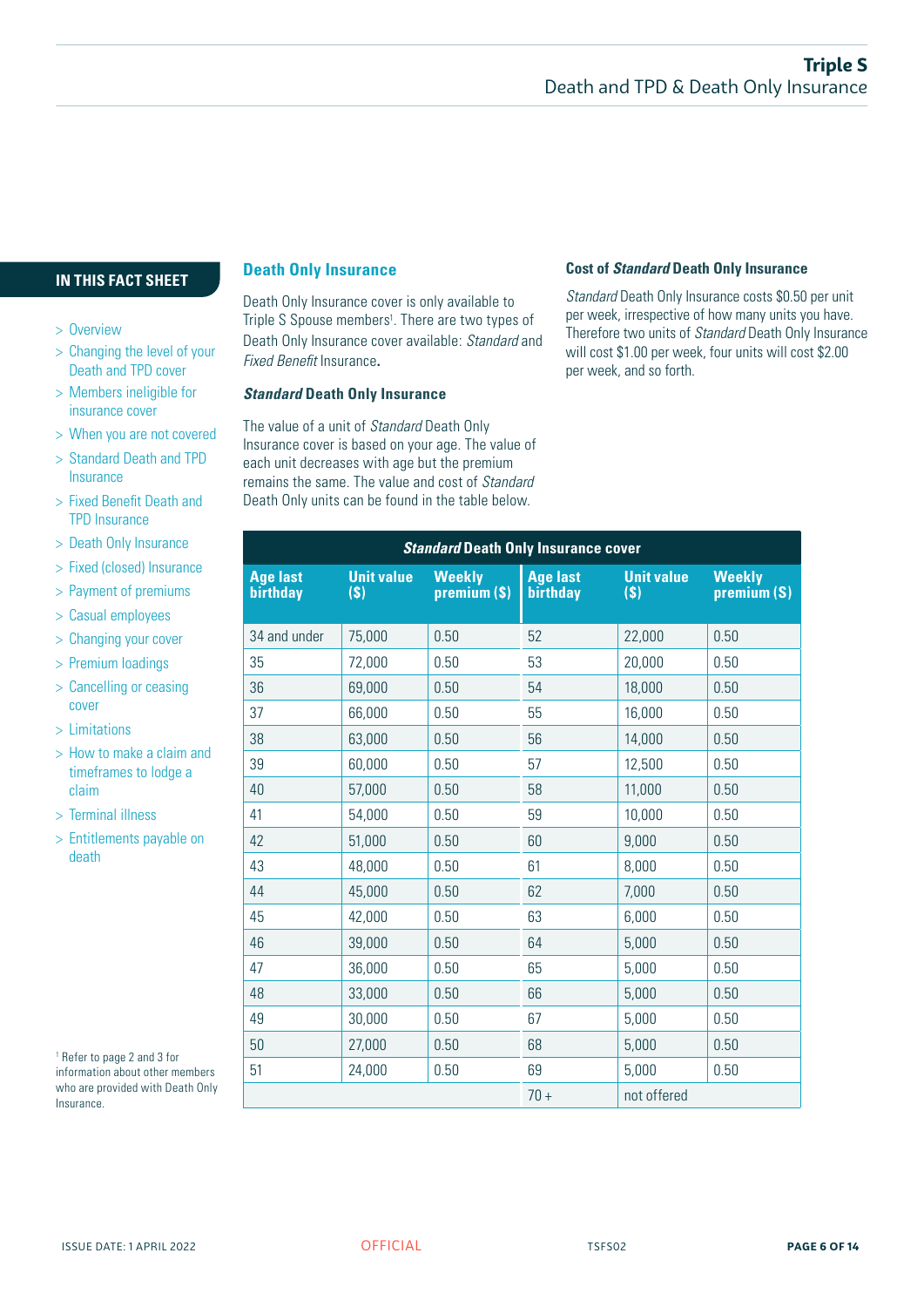- > Overview
- > Changing the level of your Death and TPD cover
- > Members ineligible for insurance cover
- > When you are not covered
- > Standard Death and TPD Insurance
- > Fixed Benefit Death and TPD Insurance
- > Death Only Insurance
- > Fixed (closed) Insurance
- > Payment of premiums
- > Casual employees
- > Changing your cover
- > Premium loadings
- > Cancelling or ceasing cover
- > Limitations
- > How to make a claim and timeframes to lodge a claim
- > Terminal illness
- > Entitlements payable on death

#### *Fixed Benefit* **Death Only Insurance**

*Fixed Benefit* Death Only Insurance cover can provide you with a level of cover that will not decrease in value with age. Once you fix your level of cover, it remains the same until you advise us that you want to change it, or you reach age 70. The insurance premiums will increase with your age instead.

#### **Cost of** *Fixed Benefit* **Death Only Insurance**

*Fixed Benefit* insurance cover units have a value of \$10,000, with the cost of a unit based on your age. The cost of each \$10,000 unit can be found in the table below.

| <b>Fixed Benefit Death Only Insurance Premiums</b> |                          |                             |                      |                          |                             |
|----------------------------------------------------|--------------------------|-----------------------------|----------------------|--------------------------|-----------------------------|
| Age<br>last birthday                               | <b>Unit value</b><br>(s) | <b>Weekly</b><br>premium(S) | Age<br>last birthday | <b>Unit value</b><br>(s) | <b>Weekly</b><br>premium(S) |
| 34 and younger                                     | 10,000                   | 0.07                        | 52                   | 10,000                   | 0.23                        |
| 35                                                 | 10,000                   | 0.07                        | 53                   | 10,000                   | 0.25                        |
| 36                                                 | 10,000                   | 0.07                        | 54                   | 10,000                   | 0.28                        |
| 37                                                 | 10,000                   | 0.08                        | 55                   | 10,000                   | 0.31                        |
| 38                                                 | 10,000                   | 0.08                        | 56                   | 10,000                   | 0.36                        |
| 39                                                 | 10,000                   | 0.08                        | 57                   | 10,000                   | 0.40                        |
| 40                                                 | 10,000                   | 0.09                        | 58                   | 10,000                   | 0.45                        |
| 41                                                 | 10,000                   | 0.09                        | 59                   | 10,000                   | 0.50                        |
| 42                                                 | 10,000                   | 0.10                        | 60                   | 10,000                   | 0.56                        |
| 43                                                 | 10,000                   | 0.10                        | 61                   | 10,000                   | 0.63                        |
| 44                                                 | 10,000                   | 0.11                        | 62                   | 10,000                   | 0.71                        |
| 45                                                 | 10,000                   | 0.12                        | 63                   | 10,000                   | 0.83                        |
| 46                                                 | 10,000                   | 0.13                        | 64                   | 10,000                   | 1.00                        |
| 47                                                 | 10,000                   | 0.14                        | 65                   | 10,000                   | 1.00                        |
| 48                                                 | 10,000                   | 0.15                        | 66                   | 10,000                   | 1.00                        |
| 49                                                 | 10,000                   | 0.17                        | 67                   | 10,000                   | 1.00                        |
| 50                                                 | 10,000                   | 0.17                        | 68                   | 10,000                   | 1.00                        |
| 51                                                 | 10,000                   | 0.21                        | 69                   | 10,000                   | 1.00                        |
|                                                    |                          |                             | $70 +$               | not offered              |                             |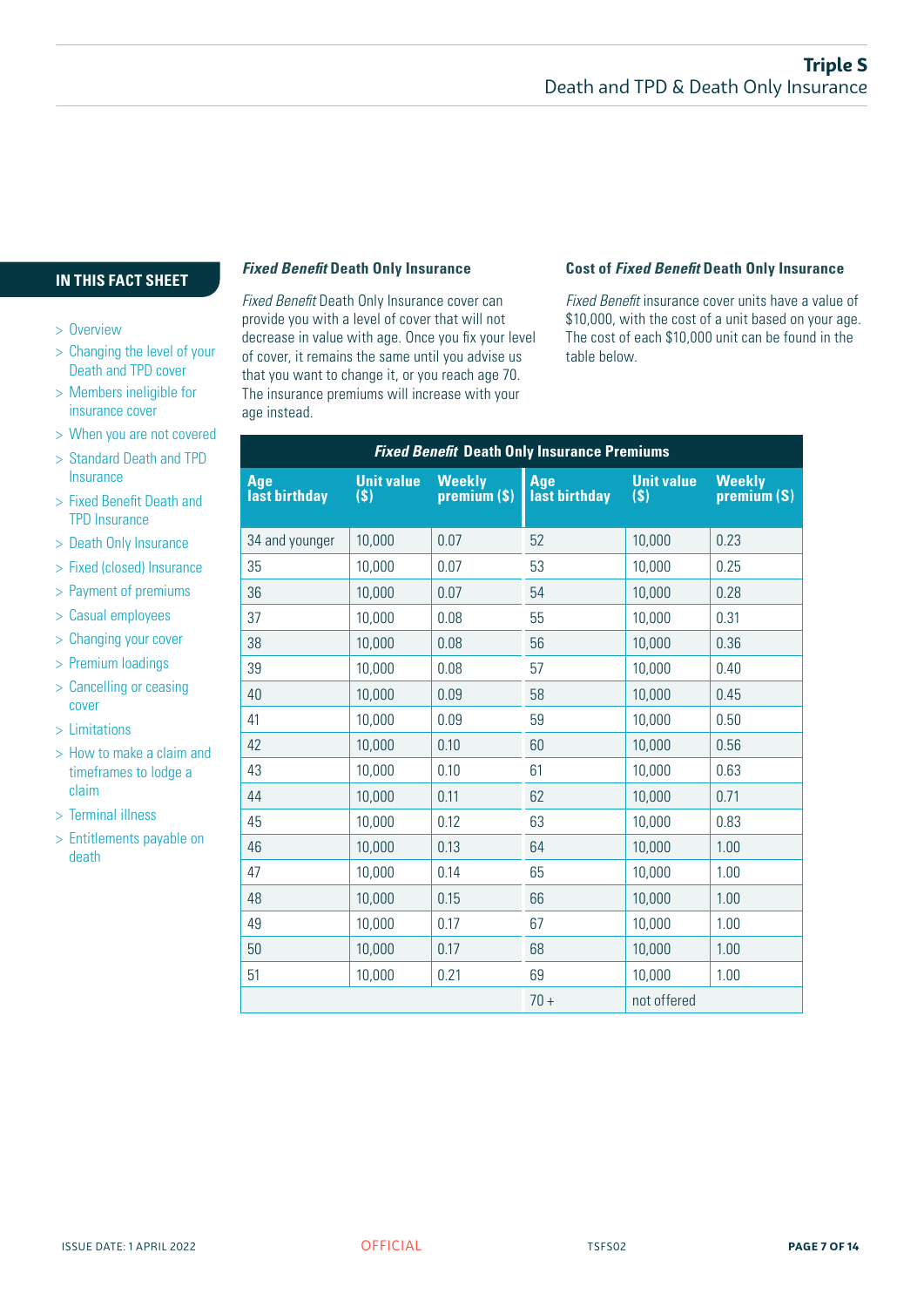- > Overview
- > Changing the level of your Death and TPD cover
- > Members ineligible for insurance cover
- > When you are not covered
- > Standard Death and TPD Insurance
- > Fixed Benefit Death and TPD Insurance
- > Death Only Insurance
- > Fixed (closed) Insurance
- > Payment of premiums
- > Casual employees
- > Changing your cover
- > Premium loadings
- > Cancelling or ceasing cover
- > Limitations
- > How to make a claim and timeframes to lodge a claim
- > Terminal illness
- > Entitlements payable on death

### **IN THIS FACT SHEET** *Fixed* **Insurance (closed to new applications since November 2014)**

Members are no longer able to apply for units of *Fixed (closed)* Insurance cover. However, members who had *Fixed* Insurance cover as at 13 November 2014 retained their level of cover.

#### **Increasing your** *Fixed (closed)* **cover**

If you want to increase your level of cover you will need to cancel your *Fixed (closed)* Insurance and either transfer it to *Standard* or *Fixed Benefit* Insurance cover. You cannot have more than one type of Death and TPD Insurance.

Unlike *Fixed (closed)* Insurance cover, where the cost and the value are fixed, the value of *Standard* Insurance cover decreases over time, and the premiums of *Fixed Benefit* Insurance increase over time.

#### **Transferring your** *Fixed (closed)* **cover**

You can transfer your existing level of *Fixed (closed)* cover to *Standard* or *Fixed Benefit* Insurance at a value that is as close to, but does not exceed, your current level of cover without having to provide medical information. In this situation any existing limitations will continue to apply but new limitations will not be applied.

However, if you want to increase your *Standard* or *Fixed Benefit* insurance cover above this amount, you will need to complete the form (see page 10 for which form you need to use) and provide medical information. Limitations may apply to the additional units.

If you transfer your insurance cover from *Fixed (closed)* to *Standard* or *Fixed Benefit* Insurance, you will not be able to transfer back to *Fixed (closed)* in the future.

#### **Decreasing or cancelling your**  *Fixed (closed)* **cover**

Members with *Fixed (closed)* Insurance can decrease or cancel their level of cover.

#### **At age 65**

All *Fixed (closed)* Insurance ceases for all members at age 65. At this time eligible members will automatically receive default *Standard* Death and TPD Insurance (usually three units with a total value of \$15,000) to age 70. Alternatively, *Fixed (closed)* Insurance cover can be transferred to either *Standard* or *Fixed Benefit* Insurance prior to turning age 65. Conditions apply. The transferred cover will continue to age 70.

If you want a higher level of *Standard* or *Fixed Benefit*  insurance cover, you will need to apply. See the *Transferring your Fixed (closed) cover* section on the left of this page for conditions that apply when you transfer cover.

The cost of *Fixed (closed)* Insurance cover is shown on the following page. Note that:

- The cost depends on your age when you bought the units, and
- The cost of the units does not change from year to year.

#### **Leaving the public sector?**

If, within 60 days of ceasing public sector employment [or within 60 days of becoming eligible for a benefit if you are a spouse member (refer to the *Spouse Member and Spouse Accounts* fact sheet)], you invest in the Flexible Rollover Product and make the required insurance election, you can continue your Death and TPD Insurance on the same terms, conditions and restrictions. Other conditions apply.

Staying with Super SA also means you can access our range of Post Retirement Products when you retire.

For more information, see the *Insurance and Leaving the Public Sector* fact sheet available from the Super SA website.

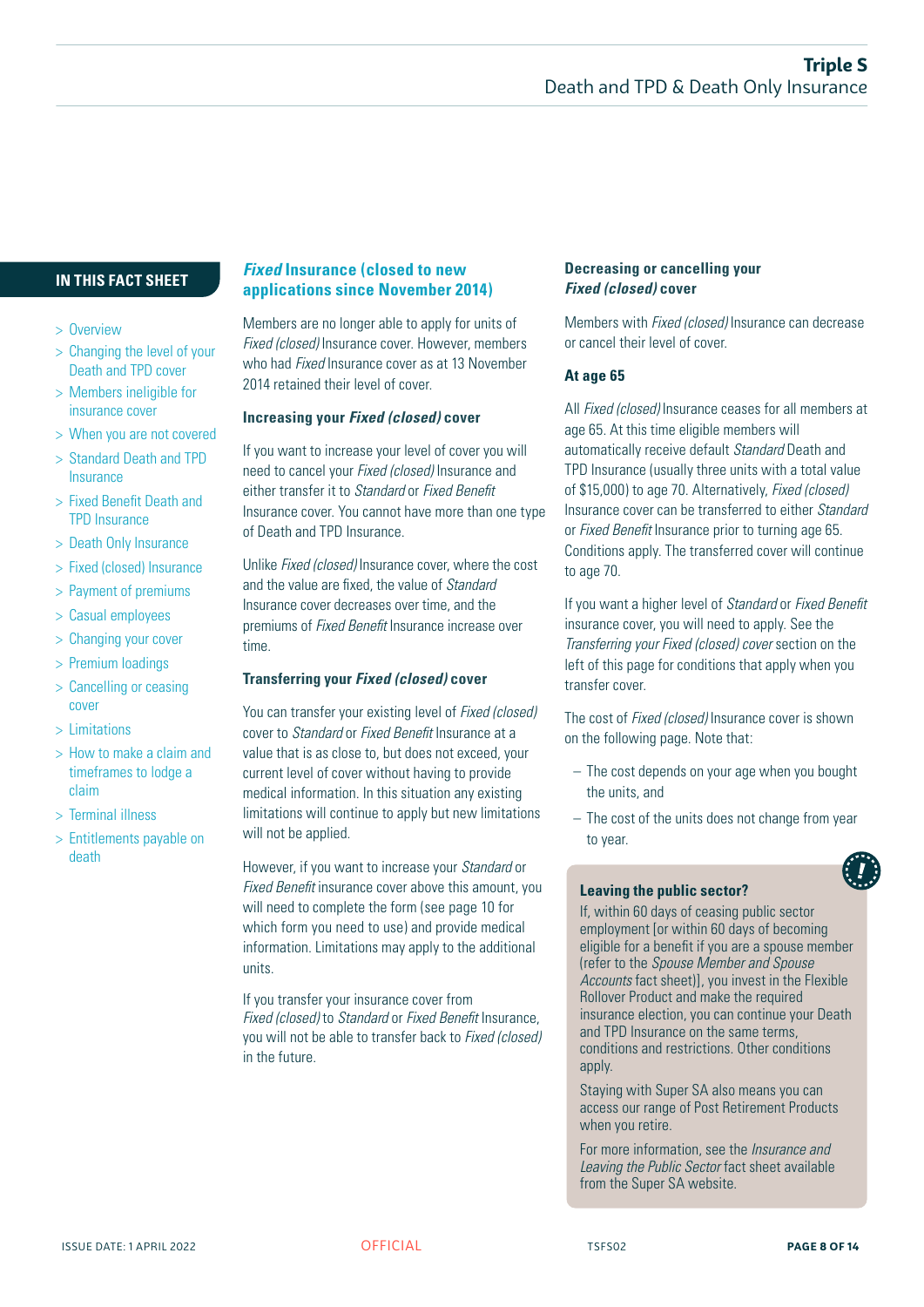# **IN THIS FACT SHEET** *Fixed* **Death and TPD Insurance Premiums**

- > Overview
- > Changing the level of your Death and TPD cover
- > Members ineligible for insurance cover
- > When you are not covered
- > Standard Death and TPD **Insurance**
- > Fixed Benefit Death and TPD Insurance
- > Death Only Insurance
- > Fixed (closed) Insurance
- > Payment of premiums
- > Casual employees
- > Changing your cover
- > Premium loadings
- > Cancelling or ceasing cover
- > Limitations
- > How to make a claim and timeframes to lodge a claim
- > Terminal illness
- > Entitlements payable on death

| \$75,000 per unit<br><b>CLOSED to new applications since November</b><br>2014 |                                 |                             |                                 | \$75,<br><b>CLO</b><br>2014 |
|-------------------------------------------------------------------------------|---------------------------------|-----------------------------|---------------------------------|-----------------------------|
| Age<br>unit(s)<br>purchased                                                   | <b>Weekly</b><br>premium<br>(S) | Age<br>unit(s)<br>purchased | <b>Weekly</b><br>premium<br>(S) | Age<br>unit<br>purc         |
| 20 & under                                                                    | 0.80                            | 43                          | 2.90                            | 208                         |
| 21                                                                            | 0.85                            | 44                          | 3.10                            | 21                          |
| 22                                                                            | 0.85                            | 45                          | 3.30                            | 22                          |
| 23                                                                            | 0.90                            | 46                          | 3.50                            | 23                          |
| 24                                                                            | 0.95                            | 47                          | 3.70                            | 24                          |
| 25                                                                            | 1.00                            | 48                          | 3.90                            | 25                          |
| 26                                                                            | 1.05                            | 49                          | 4.10                            | 26                          |
| 27                                                                            | 1.10                            | 50                          | 4.40                            | 27                          |
| 28                                                                            | 1.15                            | 51                          | 4.70                            | 28                          |
| 29                                                                            | 1.20                            | 52                          | 5.10                            | 29                          |
| 30                                                                            | 1.25                            | 53                          | 5.50                            | 30                          |
| 31                                                                            | 1.30                            | 54                          | 6.00                            | 31                          |
| 32                                                                            | 1.40                            | 55                          | 6.50                            | 32                          |
| 33                                                                            | 1.50                            | 56                          | 7.10                            | 33                          |
| 34                                                                            | 1.60                            | 57                          | 7.70                            | 34                          |
| 35                                                                            | 1.70                            | 58                          | 8.40                            | 35                          |
| 36                                                                            | 1.80                            | 59                          | 9.20                            | 36                          |
| 37                                                                            | 2.00                            | 60                          | 10.10                           | 37                          |
| 38                                                                            | 2.10                            | 61                          | 11.00                           | 38                          |
| 39                                                                            | 2.30                            | 62                          | 12.00                           | 39                          |
| 40                                                                            | 2.40                            | 63                          | 13.00                           | 40                          |
| 41                                                                            | 2.60                            | 64                          | 14.10                           | 41                          |
| 47                                                                            | 2.70                            | $65+$                       | not offered                     | 42                          |

## *Fixed* **Death Only Insurance Premiums 000 per unit SED to new applications since November 2014**

| Age<br>unit(s)<br>purchased | <b>Weekly</b><br>premium<br>(\$) | Age<br>unit(s)<br>purchased | <b>Weekly</b><br>premium<br>(S) |
|-----------------------------|----------------------------------|-----------------------------|---------------------------------|
| 20 & under                  | 0.55                             | 43                          | 1.90                            |
| 21                          | 0.55                             | 44                          | 2.00                            |
| 22                          | 0.55                             | 45                          | 2.00                            |
| 23                          | 0.55                             | 46                          | 2.20                            |
| 24                          | 0.60                             | 47                          | 2.40                            |
| 25                          | 0.60                             | 48                          | 2.60                            |
| 26                          | 0.65                             | 49                          | 2.80                            |
| 27                          | 0.70                             | 50                          | 3.00                            |
| 28                          | 0.75                             | 51                          | 3.00                            |
| 29                          | 0.80                             | 52                          | 3.50                            |
| 30                          | 0.85                             | 53                          | 3.50                            |
| 31                          | 0.90                             | 54                          | 4.00                            |
| 32                          | 0.95                             | 55                          | 4.50                            |
| 33                          | 1.00                             | 56                          | 5.00                            |
| 34                          | 1.10                             | 57                          | 5.50                            |
| 35                          | 1.10                             | 58                          | 6.00                            |
| 36                          | 1.20                             | 59                          | 6.50                            |
| 37                          | 1.30                             | 60                          | 7.00                            |
| 38                          | 1.40                             | 61                          | 7.50                            |
| 39                          | 1.50                             | 62                          | 7.50                            |
| 40                          | 1.60                             | 63                          | 8.00                            |
| 41                          | 1.70                             | 64                          | 8.00                            |
| 42                          | 1.80                             | $65+$                       | not offered                     |

### **Cost of** *Fixed (closed)* **Insurance cover**

This depends on your age when you bought

- units. For members who already have *Fixed*
- *(closed)* Insurance cover the cost remains the same regardless of age.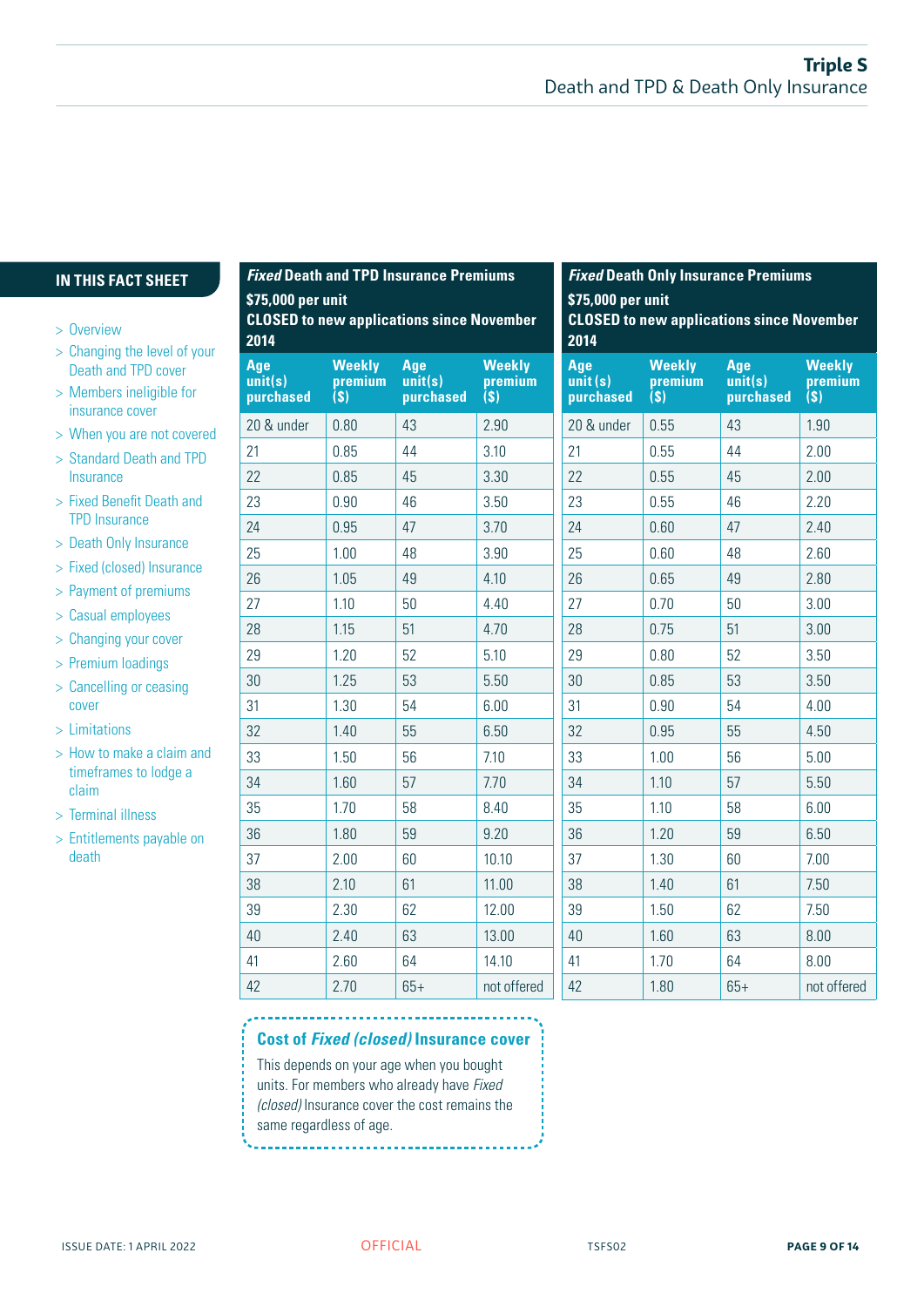- > Overview
- > Changing the level of your Death and TPD cover
- > Members ineligible for insurance cover
- > When you are not covered
- > Standard Death and TPD
- Insurance > Fixed Benefit Death and
- TPD Insurance
- > Death Only Insurance
- > Fixed (closed) Insurance
- > Payment of premiums
- > Casual employees
- > Changing your cover
- > Premium loadings
- > Cancelling or ceasing cover
- > Limitations
- > How to make a claim and timeframes to lodge a claim
- > Terminal illness
- > Entitlements payable on death

**IN THIS FACT SHEET Payment of premiums**

Insurance premiums are deducted from your super balance. Super SA will advise you of any changes to premiums.

#### **Casual employees and insurance**

Casual employees working less than nine hours per week, or for periods that average less than nine hours per week over a three month period cannot apply for additional units of cover.

#### **Changing your cover**

Members can vary the type and level of Death and TPD Insurance cover at any time. Use the Insurance Calculator on the Super SA website to find out how much insurance you need and the options available.

#### **Applying for cover: other information**

– If you apply to change your insurance cover at any time, generally your insurance cover will be effective from the date Super SA receives your fully completed application.

Super SA can, however, defer applications for insurance. If this occurs, then the insurance cover will not commence until the cover is accepted. Super SA may also decline the insurance application, which means that the insurance cover was never effective.

– When applying for extra insurance, Super SA may apply limitations to your Death and TPD Insurance or Death Only Insurance due to any medical conditions<sup>1</sup> or prescribed activities. When you complete the insurance form, you will be asked questions about your health and medical history and you will need to provide details of any medical conditions.

If you do not disclose a previous or existing medical condition and a claim is later made for death or TPD, the insurance entitlement may not be payable.

| <b>What form do I need?</b>                                             |                                                                                                                                | download this form from<br>the Super SA website:           |
|-------------------------------------------------------------------------|--------------------------------------------------------------------------------------------------------------------------------|------------------------------------------------------------|
| I have Standard or<br><b>Fixed Benefit</b>                              | purchase units of Standard Death<br>and TPD Insurance                                                                          | Triple S Apply for Death and TPD<br><i>Insurance</i>       |
| Insurance and want<br>10.7                                              | purchase units of Fixed Benefit<br>Death and TPD Insurance                                                                     | Triple S Apply for Death and TPD<br><i>Insurance</i>       |
|                                                                         | cancel Death and TPD Insurance                                                                                                 | Triple S Cancel Death and TPD<br><i>Insurance</i>          |
| I am a Spouse<br>member and want to:                                    | apply for units of Death Only<br>Insurance                                                                                     | Triple S Apply and Change Spouse<br><b>Death Insurance</b> |
| I have <i>Fixed</i> (closed)<br>Insurance and want<br>$\overline{10}$ : | change to Standard Death and TPD<br>Insurance (increase cover, decrease<br>cover, maintain cover <sup>1</sup> )                | Triple S Changes to Death and TPD<br><i>Insurance</i>      |
|                                                                         | change to Fixed Benefit Death and<br>TPD Insurance (increase cover,<br>decrease cover, maintain level of<br>cover <sup>1</sup> | Triple S Changes to Death and TPD<br><i>Insurance</i>      |
|                                                                         | decrease level of <i>Fixed</i> (closed)<br>Insurance cover                                                                     | Triple S Changes to Death and TPD<br><i>Insurance</i>      |

1 Maintain level of cover as close to but not exceeding current value.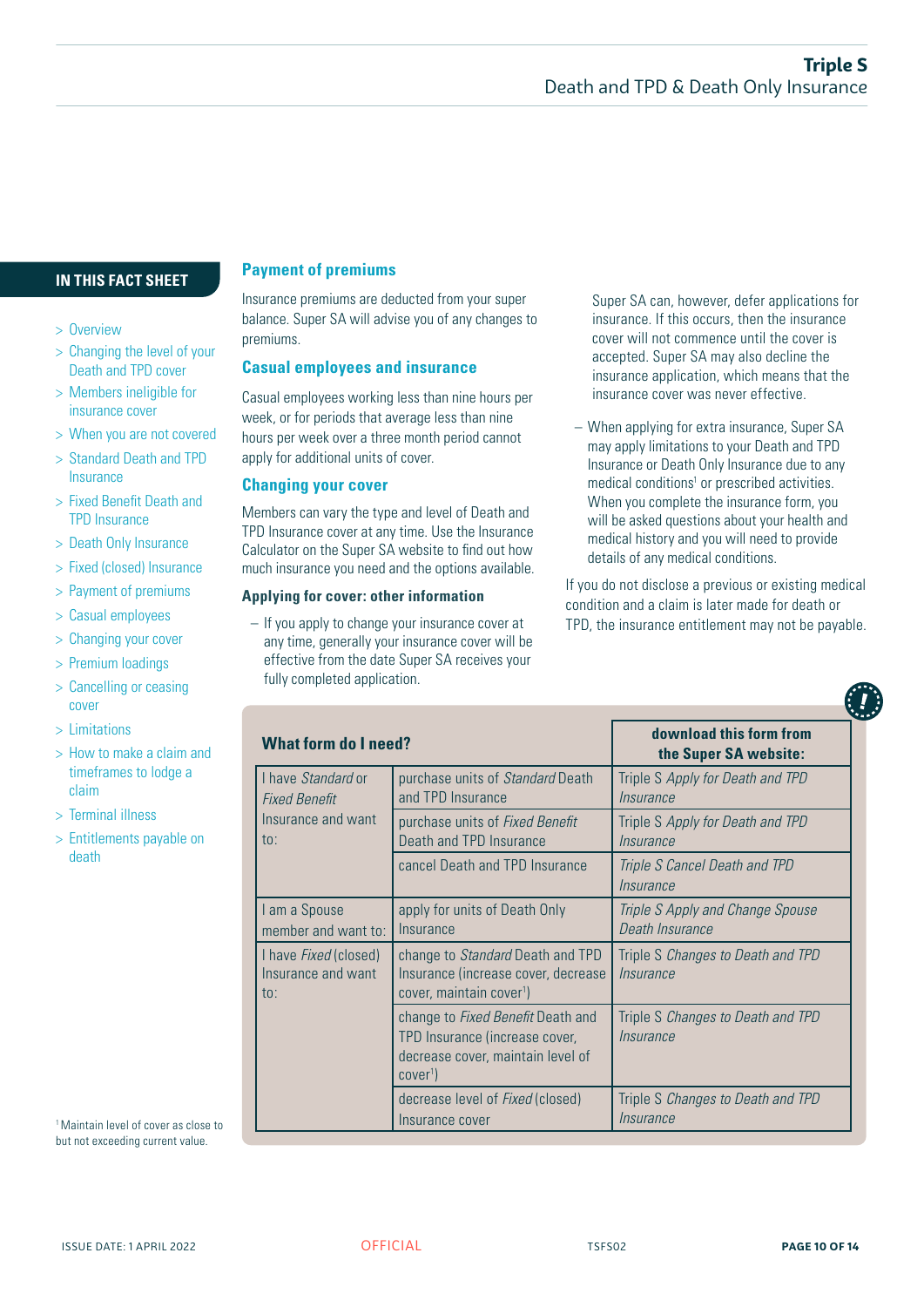- > Overview
- > Changing the level of your Death and TPD cover
- > Members ineligible for insurance cover
- > When you are not covered
- > Standard Death and TPD Insurance
- > Fixed Benefit Death and TPD Insurance
- > Death Only Insurance
- > Fixed (closed) Insurance
- > Payment of premiums
- > Casual employees
- > Changing your cover
- > Premium loadings
- > Cancelling or ceasing cover
- > Limitations
- > How to make a claim and timeframes to lodge a claim
- > Terminal illness
- > Entitlements payable on death

1 Or SA Ambulance staff who transferred into Triple S from the SA Ambulance Service Scheme under the age of 60.

2 A 'medical condition' is any illness, disease, injury, disability, disorder, syndrome, infection, behaviour and atypical variations of structure and function that impact on or affect the physical and/or mental condition and impairs normal function.

Unlike many insurance providers, Super SA does not load or increase premiums for members who have certain medical conditions, undertake certain activities or have different types of jobs. Instead the legislation allows the Super SA Board to place limitations on the insurance cover.

#### **Cancelling or ceasing cover**

If you wish to cancel your Death and TPD Insurance the cancellation will be effective the date it is received by Super SA. If you cancel your cover you can apply for insurance again, however you will be required to provide health and medical information and limitations may be applied to your cover.

#### **Conditions under which Death and TPD insurance cover will cease include:**

- when your SA public sector employment ends
- for casual employees who work nine or more hours per week, 12 months after the date last worked
- when you reach age 70.

#### **Limitations**

When applying for cover the Board may place limitations on the Death or TPD Insurance cover it offers you if you have a medical condition<sup>2</sup> or if you engage in a prescribed activity that increases your risk of incapacity for work.

If you lodge a claim for Death or TPD, you will not be covered if your incapacity for work or death is caused in any way by the medical condition that is the subject of the limitation.

See the box (right) for an example of limitations.

When you lodge a claim, Super SA will ascertain if there is a connection between your pre-existing condition or prescribed activity (ie the reason your limitation was applied) and the claimed condition. If there is a proven connection between the limitation and the claimed condition, your claim will be denied.

It is important to remember that even if you have a limitation for one or more medical conditions, you are still covered for other events that are not related to the limitation.

**IN THIS FACT SHEET** Does Super SA use 'premium loadings'? If you have a limitation placed on your Death and **IN THIS FACT SHEET** TPD insurance and your circumstances change, you can apply to have the limitation removed. You will need to complete a Statutory Declaration and/or provide medical evidence (this will depend on the limitation you are looking to have reviewed). Based on the updated information or medical evidence you provide, your limitation may remain, be varied or be removed.

#### **Example:**

When David began employment with the SA Public Sector in 2014 he automatically received two units of Death and TPD insurance by default. Because he received them by default, no limitations applied to these units.

In 2017, he applied for three additional units and he provided medical information, which included his history of back issues. His three additional units of insurance were granted but with a limitation for a disc bulge in his back.

On 3 September 2018, Super SA's new insurance rules came into force and his cover was converted to three default units with no limitations and two additional units with a limitation for the disc bulge.

In January 2019, he applied for five more units of insurance. His insurance was granted, but as he now disclosed his recently-diagnosed depression, these five units had a limitation for his depression *and* for his disc bulge.

If he later becomes TPD solely due to:

- a heart condition, he would be paid out on all ten units.
- his disc bulge, he would only be paid out on the three default units (as his remaining units have a limitation for the disc bulge).
- his depression, he would only be paid out on the five units he had before he was diagnosed with and then disclosed his depression.

Subject to eligibility criteria. This example is for illustrative purposes only.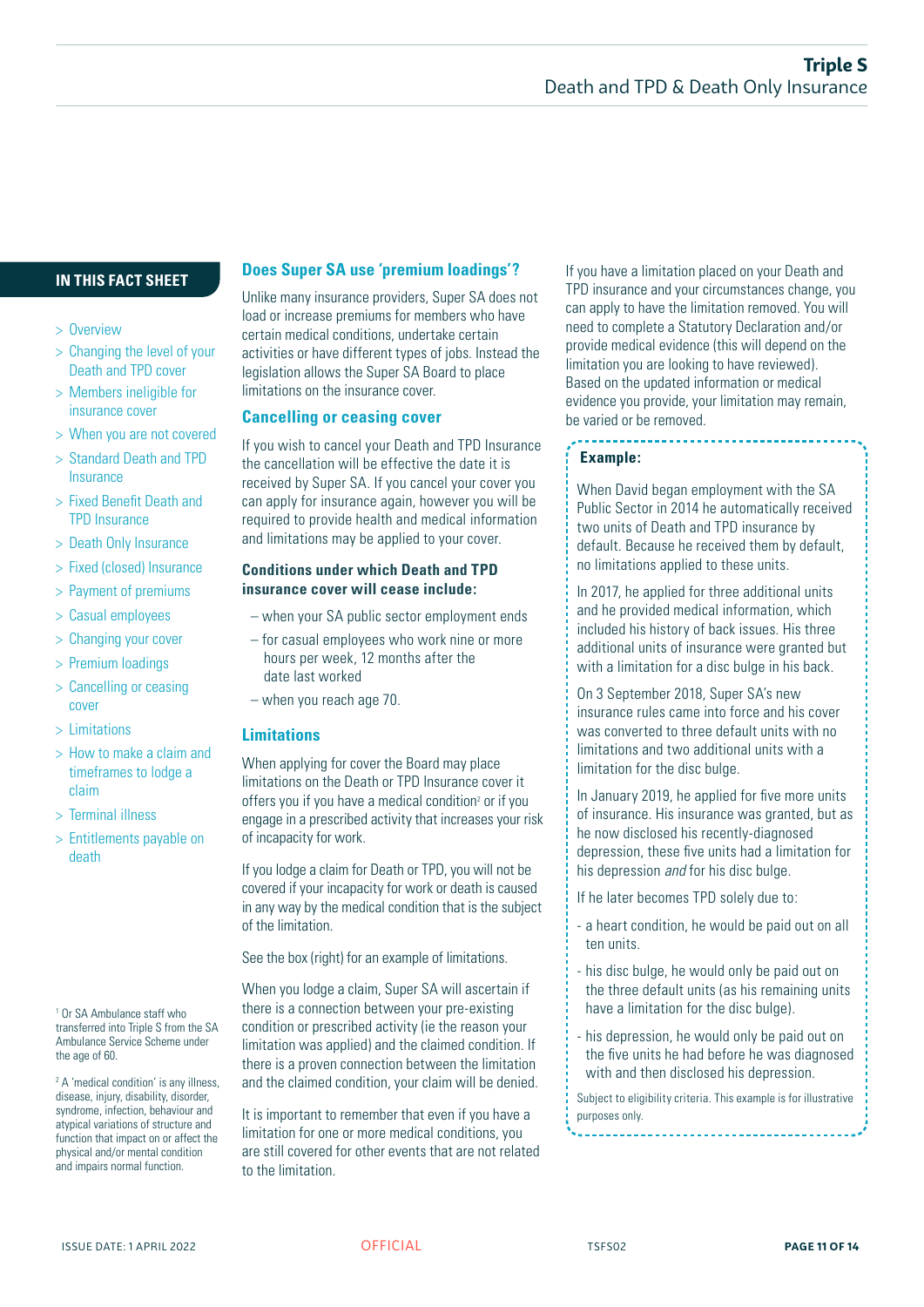- > Overview
- > Changing the level of your Death and TPD cover
- > Members ineligible for insurance cover
- > When you are not covered
- > Standard Death and TPD Insurance
- > Fixed Benefit Death and TPD Insurance
- > Death Only Insurance
- > Fixed (closed) Insurance
- > Payment of premiums
- > Casual employees
- > Changing your cover
- > Premium loadings
- > Cancelling or ceasing cover
- > Limitations
- > How to make a claim and timeframes to lodge a claim
- > Terminal illness
- > Entitlements payable on death

1 Transitional provisions apply in relation to the calculation of notional salary where a member became entitled to receive an Income Protection benefit before 3 September 2018.

2 Gainful employment means employed or self-employed for gain or reward in any business, trade, profession, vocation, calling, occupation or employment and also includes any employment that you may be retrained or rehabilitated to perform based on your education, training or experience.

#### **What if I do not disclose a medical condition on my application form?**

When you lodge a claim for insurance, the claim and medical information received is reviewed. If you have additional insurance and there is medical evidence that you participated in a prescribed activity (eg smoking) or that a medical condition or symptoms existed before you were granted your insurance that relates to the condition you are claiming for, and this was not disclosed on your application, Super SA has the right to deny your insurance claim.

**Failing to include relevant information when you apply for insurance cover could mean Super SA has the right to deny your insurance claim.**

**It is known as non-disclosure and any insurance cover can be denied where non-disclosure occurs.**

#### **How to make a claim**

To make a claim for TPD Insurance, complete the *Claim for Disablement Entitlements* form that is part of the TPD Making a Claim Kit. To make a claim for Death Insurance, complete an *Application for Payment in Relation to a Deceased Member*. Both are available from the Super SA website.

The time taken to assess your claim depends on the conditions you have and the information available.

A claim can take anywhere from a few weeks to several months, particularly if we have to wait for information from medical practitioners. We will keep you informed of the progress and how you may be able to help us if there are any delays outside of Super SA's control.

You will have to pay the cost of providing any medical evidence to support your claim, such as obtaining the medical reports from your treating doctors and any supporting documentation.

Where you attend an appointment with an independent medical examiner arranged by Super SA, the medical examiner's costs will be covered by Super SA. However, if an appointment is arranged and you do not attend the appointment, you will need to pay the cost of any non-attendance fee incurred.

### **Eligibility criteria for claiming Total and Permanent Disablement Insurance**

- If your employment terminated after 3 September 20181 , you will be taken to be totally and permanently disabled if the Super SA Board is satisfied that, on the day on which your employment terminated:
	- a. you were suffering from ill health (whether physical or mental) that made it unlikely that you would at any future time engage in gainful employment<sup>2</sup> for which you were reasonably qualified by education, training or experience or for which you could be expected to become reasonably qualified following appropriate training or rehabilitation; and
	- b. you were receiving treatment from a medical practitioner in respect of the ill health and were following the advice of the practitioner.

Other criteria apply.

- If your employment was terminated or you resigned as a result of unsatisfactory performance due to your incapacity, you must have been incapacitated for all kinds of work at the date of termination and for at least six months since terminating employment.
- If your employment was terminated due to the expiry of a fixed term contract, your medical condition must have existed before the expiry of the contract and caused incapacity for all types of work for six months since the expiry of the contract.
- Your employment must be terminated on the grounds of total and permanent disablement before you reach age 70.

TPD benefits may not be approved if you refuse or fail to submit to reasonable medical treatment that would likely assist in your rehabilitation to work.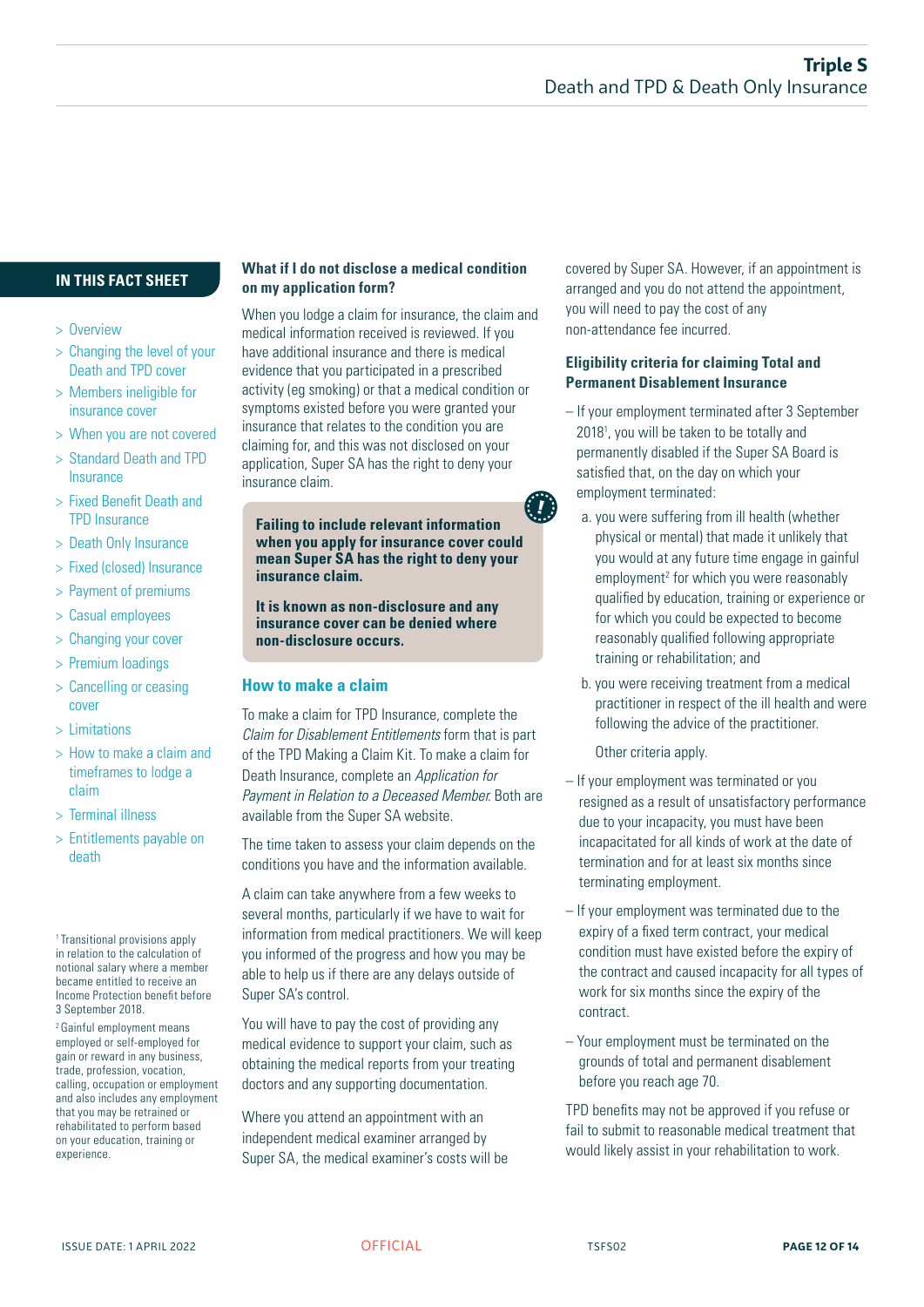- > Overview
- > Changing the level of your Death and TPD cover
- > Members ineligible for insurance cover
- > When you are not covered
- > Standard Death and TPD Insurance
- > Fixed Benefit Death and TPD Insurance
- > Death Only Insurance
- > Fixed (closed) Insurance
- > Payment of premiums
- > Casual employees
- > Changing your cover
- > Premium loadings
- > Cancelling or ceasing cover
- > Limitations
- > How to make a claim and timeframes to lodge a claim
- > Terminal illness
- > Entitlements payable on death

# **IN THIS FACT SHEET Timeframe to lodge a claim**

If you wish to lodge a TPD claim, you must do so within two years of terminating employment.

### **Terminal Illness**

If you have Death and TPD Insurance cover you are covered for Terminal Illness. If you are diagnosed with a terminal illness, you can receive your TPD Insurance entitlement and the balance of your Triple S account without having to terminate your employment.

If you do not have Death and TPD Insurance or your terminal illness commenced after you terminated your employment, you can claim the balance of your Triple S account on the grounds of terminal illness.

#### **Eligibility criteria for claiming Terminal Illness**

To receive a Terminal Illness benefit you must satisfy the Super SA Board that you have an illness or condition that is likely, in the opinion of two medical practitioners (one being a specialist in the relevant field), to result in your death within 24 months of the day on which the opinion is given.

If you receive a Terminal Illness benefit, you will not be entitled to any further Triple S insurance cover, including Death, TPD and Income Protection Insurance.

If you are approved a Terminal Illness benefit the account balance and any insurance benefit will be paid to you tax free.

Approved Terminal Illness benefits are payable if you are terminally ill, whether you have terminated employment or not.

#### **Quick Glossary**

**Authorised condition:** can be a pre-existing medical condition or a medical condition that is a result of a pre-existing medical condition. It can also be a prescribed activity, such as smoking or chewing tobacco. You can find the full definition of "authorised condition" within the *Southern State Superannuation Regulations 2009*.

**Limitations**: is the term Super SA uses for "authorised conditions".

**Medical Condition:** is any illness, disease, injury, disability, disorder, syndrome, infection, behaviour and atypical variation of structure and function that impact on or affect the physical and/or mental condition and impairs normal function.

**Spouse/putative spouse:** in general terms, the person must have been living with the member at the date of death of the member and:

- lived continuously with the member for a period of three years immediately before the date of death, or
- lived with the member for an aggregate period of three out of four years immediately before the date of death, or
- a child born of whom both partners are the parents.

A couple of the same sex living in a relationship that has the distinguishing characteristics of a married relationship, who have been living together continuously for the preceding three years, or living together for not less than an aggregate of three years out of the preceding four, are also putative spouses.

A person will also be recognised as a putative spouse of the member if in a registered relationship with the member (within the meaning of the *Relationships Register Act 2016*).